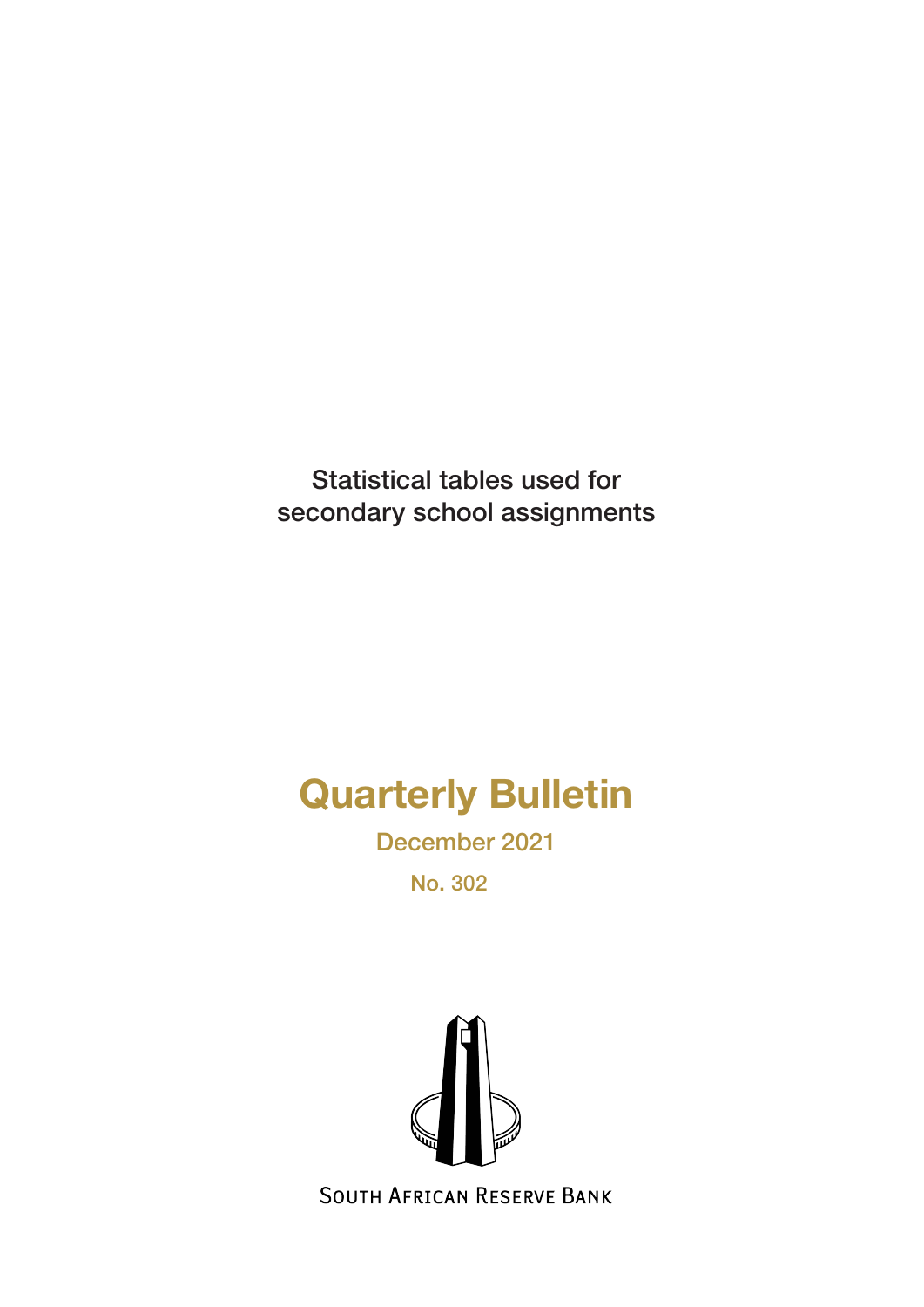#### **Balance of payments1 Annual figures**

R millions

|                                                                           | 2013      | 2014      | 2015      | 2016      | 2017      | 2018      | 2019      | 2020       |
|---------------------------------------------------------------------------|-----------|-----------|-----------|-----------|-----------|-----------|-----------|------------|
| <b>Current account</b>                                                    |           |           |           |           |           |           |           |            |
|                                                                           | 865 566   | 940 170   | 967 542   | 1053623   | 1 101 600 | 1 175 874 | 1 235 623 | 285 686    |
|                                                                           | 67 174    | 71942     | 59 521    | 66 762    | 66 411    | 71 678    | 67 209    | 108 301    |
|                                                                           | 165 149   | 186737    | 198 100   | 219719    | 220 370   | 225 187   | 229 706   | 139 658    |
|                                                                           | 64 409    | 82 106    | 97 755    | 86 899    | 80 832    | 104 154   | 123 324   | 128 877    |
|                                                                           | 1 006 262 | 1074828   | 1 082 277 | 1094687   | 1 109 045 | 222 890   | 264 232   | 104 513    |
|                                                                           | 173 506   | 185 960   | 200 329   | 223 956   | 221 230   | 224 691   | 238 369   | 184 594    |
|                                                                           | 157 932   | 184 625   | 199 036   | 208 856   | 221 627   | 253 549   | 263 240   | 221 433    |
|                                                                           | $-30663$  | $-34228$  | $-33108$  | $-26859$  | $-37547$  | $-34585$  | $-34570$  | $-42196$   |
|                                                                           |           |           |           |           |           |           |           |            |
|                                                                           | $-206064$ | $-19866$  | -191833   | $-127354$ | -120 236  | $-158821$ | $-144549$ | 109 786    |
|                                                                           | $-73521$  | $-62716$  | $-55215$  | 25 699    | 58 966    | 24 663    | 38 600    | 289 474    |
|                                                                           | 243       | 236       | 243       | 241       | 246       | 236       | 244       | 234        |
|                                                                           | $-205821$ | $-198450$ | $-191590$ | $-127113$ | $-119990$ | $-158585$ | $-144305$ | 110 020    |
| Financial account <sup>4</sup>                                            |           |           |           |           |           |           |           |            |
|                                                                           | 15 942    | $-20607$  | $-51217$  | $-32942$  | $-71453$  | 18 176    | 28 5 84   | 83 608     |
|                                                                           | 80 138    | 62 627    | 22 065    | 32 876    | 26 759    | 72 119    | 74 048    | 51 130     |
|                                                                           | $-64196$  | $-83234$  | $-73282$  | $-65818$  | $-98212$  | $-53943$  | $-45464$  | 32 478     |
|                                                                           |           |           |           |           |           |           |           |            |
|                                                                           | 107 191   | 145 774   | 122 622   | 240 559   | 219 934   | 38 157    | 129 743   | $-112683$  |
|                                                                           | 130 199   | 146 944   | 121 290   | 139 866   | 278 828   | 94 979    | 87 517    | $-159321$  |
|                                                                           | 69 086    | 100 384   | 105 101   | 25 399    | 102 269   | 32 242    | $-62903$  | $-84695$   |
|                                                                           | 61 113    | 46 560    | 16 189    | 114 467   | 176 559   | 62 737    | 150 420   | $-74626$   |
|                                                                           | $-23008$  | $-1170$   | 1 3 3 2   | 100 693   | $-58894$  | $-56822$  | 42 2 2 6  | 46 638     |
|                                                                           | $-22074$  | 8 3 6 3   | 20 009    | 109 279   | $-27213$  | $-35484$  | 80 205    | 136 136    |
|                                                                           | $-934$    | $-9533$   | $-18677$  | $-8586$   | $-31681$  | $-21338$  | $-379$    | $-89498$   |
|                                                                           | 7478      | 16 409    | 4882      | $-13757$  | $-4356$   | 6970      | $-5439$   | $-111107$  |
|                                                                           | $-188354$ | $-194842$ | $-320856$ | -499 330  | $-227590$ | $-218605$ | $-168043$ | -335 725   |
|                                                                           | 195 832   | 211 251   | 325 738   | 485 573   | 223 234   | 225 575   | 162 604   | 324 618    |
|                                                                           |           |           |           |           |           |           |           |            |
|                                                                           | 53 663    | 121 821   | 119 042   | $-22235$  | $-8639$   | 93 4 43   | $-22785$  | $-146648$  |
|                                                                           | 50 412    | 148 133   | 72 273    | $-3747$   | 61 471    | 114 963   | $-31505$  | 16875      |
|                                                                           | 3 2 5 1   | $-26312$  | 46 769    | $-18488$  | $-70110$  | $-21520$  | 8720      | $-163523$  |
|                                                                           | $-4658$   | $-15134$  | 14 015    | $-40193$  | $-25525$  | $-11337$  | $-25370$  | 54 120     |
|                                                                           |           |           |           |           |           |           |           |            |
|                                                                           | 179 616   | 248 263   | 209 344   | 131 432   | 109 961   | 145 409   | 104 733   | $-132710$  |
| Memo item: Balance on financial account excluding reserve assets  (5765J) | 184 274   | 263 397   | 195 329   | 171 625   | 135 486   | 156 746   | 130 103   | $-186830$  |
|                                                                           | 26 205    | $-49813$  | $-17754$  | $-4319$   | 10 0 29   | 13 176    | 39 572    | 22 690     |
| Memo item: Balance on financial account excluding reserve assets          |           |           |           |           |           |           |           |            |
|                                                                           | 210 479   | 213 584   | 177 575   | 167 306   | 145 515   | 169 922   | 169 675   | $-164$ 140 |

KB501

1. Data for the previous four years are preliminary and subject to revision.<br>2. Published customs figures adjusted for balance of payments purposes.<br>3. Commodity gold. Before 1981 net gold exports comprised net foreign sal

(-) sign and a decrease is indicated by a positive (+) sign. 8. Transactions on the current, capital transfer and financial accounts.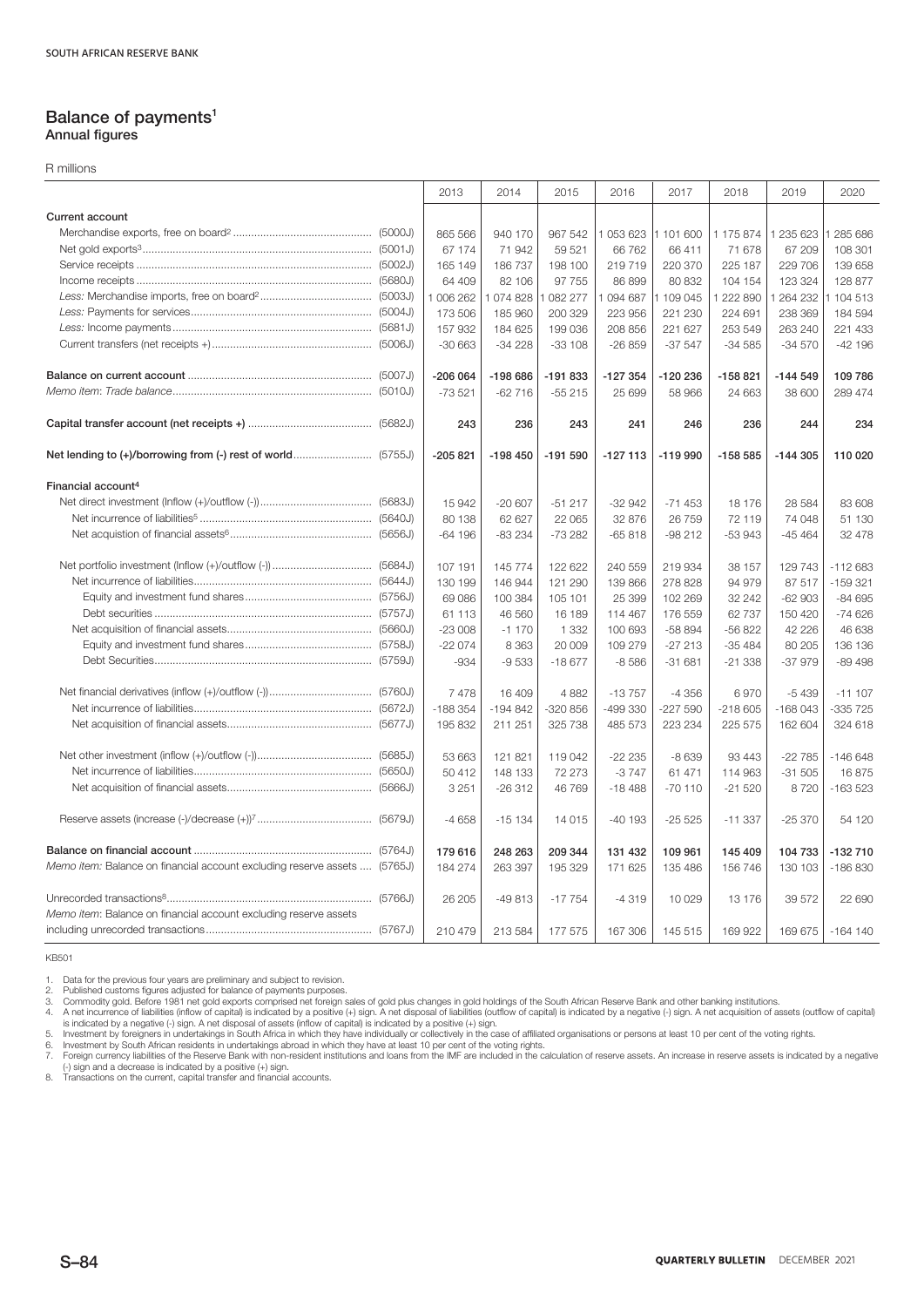## **Gross value added by kind of economic activity**<sup>1</sup>

#### R millions

|                                                 | 2013               | 2014               | 2015               | 2016               | 2017               | 2018               | 2019               | 2020               |
|-------------------------------------------------|--------------------|--------------------|--------------------|--------------------|--------------------|--------------------|--------------------|--------------------|
| At current prices                               |                    |                    |                    |                    |                    |                    |                    |                    |
|                                                 | 312826             | 327 084            | 326 635            | 366 536            | 394 946            | 409 099            | 425 216            | 492 772            |
|                                                 | 74 543             | 87 876             | 98 760             | 114 905            | 126 640            | 121 900            | 110 100            | 139 550            |
|                                                 | 238 283            | 239 209            | 227 875            | 251 631            | 268 306            | 287 199            | 315 116            | 353 222            |
|                                                 | 711 533            | 765 541            | 821 281            | 880 312            | 930 683            | 972 221            | 1 006 431          | 939 939            |
|                                                 | 478 425            | 515 937            | 553 392            | 594 166            | 635 419            | 665 850            | 690 860            | 648 368            |
|                                                 | 95 570             | 104 168            | 114 058            | 125 723            | 135 534            | 143 301            | 151 301            | 157 301            |
|                                                 | 137 538            | 145 436            | 153 831            | 160 423            | 159 730            | 163 071            | 164 271            | 134 271            |
|                                                 | 2 478 002          | 2 646 166          | 2 833 842          | 3 041 993          | 3 266 821          | 3 439 045          | 3 607 640          | 3 565 161          |
| Wholesale and retail trade, catering and        | 492 456            | 527 520            | 555 536            | 594 486            | 631 789            | 669 538            | 703 538            | 659 538            |
|                                                 | 317838             | 338 284            | 360 326            | 375 966            | 397 780            | 406 384            | 416 334            | 368 834            |
| Finance, insurance, real estate and business    | 812 425            | 861 201            | 921 868            | 992 299            | 1 068 220          | 1 131 337          | 1 195 559          | 1 215 969          |
| Community, social and personal services (6642J) | 855 283            | 919 160            | 996 112            | 1 079 243          | 1 169 032          | 1 2 3 1 7 8 5      | 1 292 208          | 1 320 819          |
|                                                 | 286 076<br>569 207 | 316 312<br>602 848 | 344 540<br>651 572 | 375 698<br>703 544 | 401 769<br>767 264 | 426 923<br>804 863 | 448 480<br>843728  | 458 598<br>862 221 |
|                                                 | 3 502 361          | 3738791            | 3 981 758          | 4 288 841          | 4 592 450          | 4 820 365          | 5 039 287          | 4 997 872          |
| At constant 2015 prices                         |                    |                    |                    |                    |                    |                    |                    |                    |
|                                                 | 313 256            | 320 011            | 326 635            | 313813             | 336 965            | 335 660            | 326 210            | 314 060            |
|                                                 | 92 374             | 102 488            | 98 760             | 93 672             | 111 545            | 111 993            | 104 992            | 119 091            |
|                                                 | 220 882            | 217 524            | 227 875            | 220 141            | 225 420            | 223 666            | 221 217            | 194 968            |
|                                                 | 829 339            | 826 333            | 821 281            | 821 823            | 812 184            | 822705             | 807746             | 704 438            |
|                                                 | 558 021            | 554 420            | 553 392            | 555 880            | 554 833            | 565 926            | 559 347            | 490 399            |
|                                                 | 120 986            | 119 530            | 114 058            | 109 947            | 110 275            | 111 356            | 107 276            | 100 916            |
|                                                 | 150 333            | 152 382            | 153 831            | 155 996            | 147 076            | 145 423            | 141 123            | 113 123            |
|                                                 | 2 734 385          | 2790160            | 2 833 842          | 2879010            | 2912094            | 2962867            | 2990501            | 2860862            |
| Wholesale and retail trade, catering and        | 543 628            | 549 235            | 555 536            | 564 281            | 556 707            | 564 101            | 560 610            | 493 325            |
| Transport, storage and communication  (6639Y)   | 342 841            | 351 904            | 360 326            | 365 766            | 369 580            | 380 269            | 376419             | 318 369            |
| Finance, insurance, real estate and business    | 886 386            | 906 851            | 921 868            | 938 154            | 961 364            | 987 772            | 1 008 373          | 1 016 585          |
| Community, social and personal services (6642Y) | 961 531            | 982 170            | 996 112            | 1 010 808          | 1 024 442          | 1 030 725          | 1 045 098          | 1 032 582          |
|                                                 | 326 120<br>635 411 | 336 183<br>645 987 | 344 540<br>651 572 | 351 165<br>659 643 | 356 086<br>668 356 | 361 985<br>668739  | 367 610<br>677 488 | 369 303<br>663 279 |
|                                                 | 3876980            | 3 936 505          | 3 981 758          | 4 014 646          | 4 061 243          | 4 1 2 1 2 3 1      | 4 1 2 4 4 5 8      | 3879360            |

KB602

1. Source: Statistics South Africa.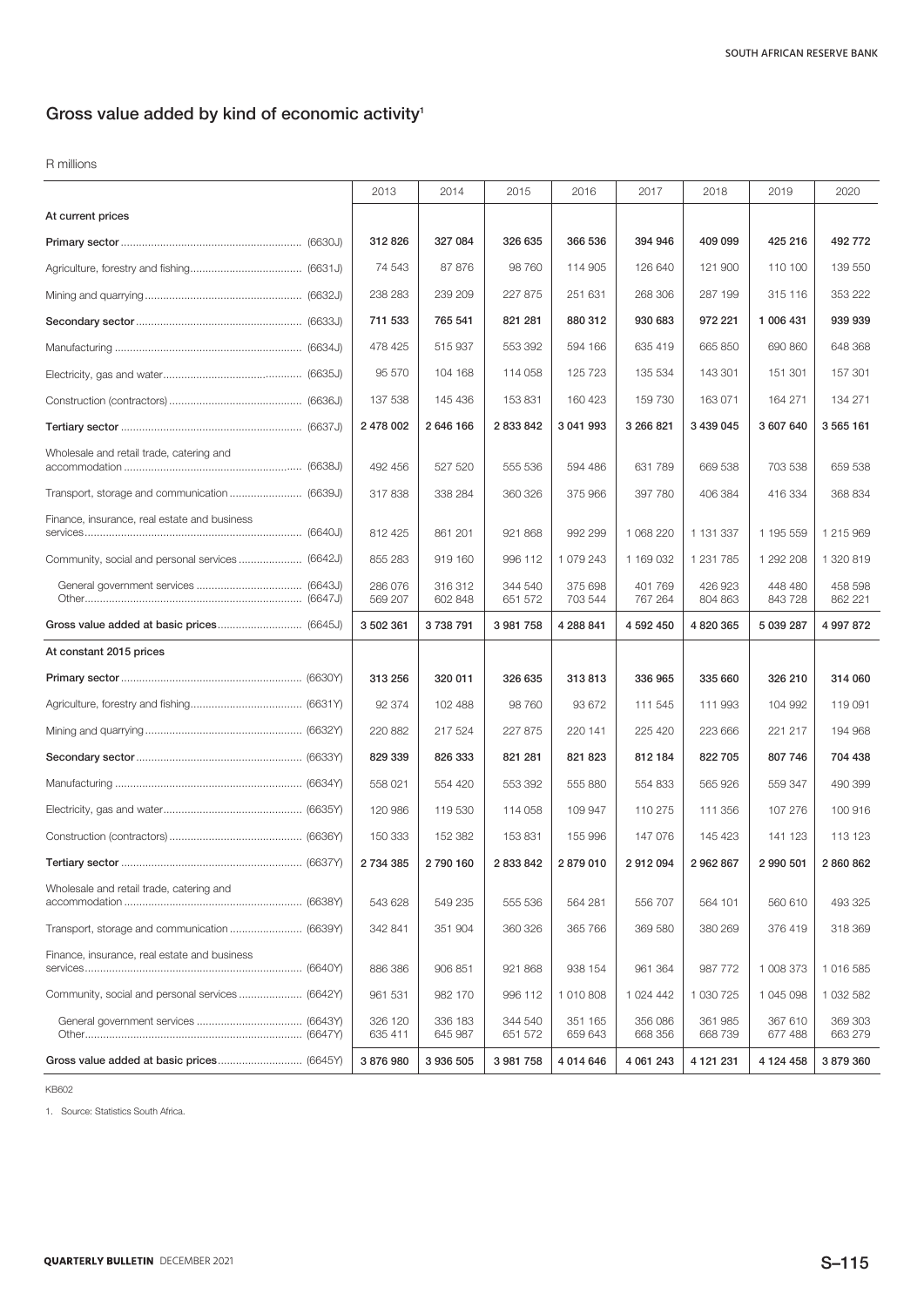#### **Final consumption expenditure by households1 At current prices**

R millions

|                                                                           | 2013      | 2014      | 2015          | 2016      | 2017      | 2018      | 2019      | 2020      |
|---------------------------------------------------------------------------|-----------|-----------|---------------|-----------|-----------|-----------|-----------|-----------|
|                                                                           | 256 166   | 266 555   | 278 096       | 276 234   | 290 016   | 308 027   | 311 924   | 293 392   |
| Furniture, household appliances etc.  (6051J)                             | 50 530    | 53 187    | 55 455        | 58 674    | 61 586    | 65 550    | 67 508    | 63 294    |
|                                                                           | 128 915   | 132 040   | 134 793       | 125 282   | 129 462   | 137 396   | 138 694   | 129 674   |
|                                                                           | 9 2 9 7   | 9701      | 10 324        | 10 832    | 12 101    | 12 8 65   | 13 121    | 11 200    |
| Recreational and entertainment goods <sup>2</sup> (6053J)                 | 47 861    | 49 884    | 54 581        | 57 862    | 61 364    | 63 962    | 64 090    | 66 298    |
|                                                                           | 19 5 63   | 21 743    | 22 942        | 23 5 84   | 25 503    | 28 253    | 28 511    | 22 9 25   |
|                                                                           | 218 288   | 238 345   | 254 515       | 274 532   | 287 923   | 299 535   | 307 241   | 257 327   |
|                                                                           | 121 524   | 135 008   | 143 818       | 155 609   | 164 412   | 170 191   | 174 304   | 138 915   |
| Household textiles, furnishings, glassware etc.  (6057J)                  | 31 616    | 33 937    | 36 467        | 38 806    | 40 529    | 42 851    | 44 267    | 38772     |
| Motorcar tyres, parts and accessories (6058J)                             | 39 763    | 42 285    | 45 165        | 48 898    | 48 987    | 50 299    | 52 117    | 48 815    |
|                                                                           | 14 500    | 15 470    | 16 435        | 17 309    | 19 189    | 20 543    | 20894     | 17 173    |
|                                                                           | 10885     | 11 646    | 12 631        | 13 909    | 14 806    | 15 652    | 15 659    | 13 652    |
|                                                                           | 751 248   | 809 002   | 864 423       | 939 812   | 995 097   | 1 067 685 | 1 129 234 | 1 118 118 |
|                                                                           | 446 840   | 482 805   | 529 358       | 582 279   | 614 269   | 650 974   | 695 567   | 691 697   |
|                                                                           | 100 904   | 108 567   | 118 120       | 128 871   | 133 875   | 143 503   | 154 997   | 174 869   |
|                                                                           | 48 385    | 52 694    | 56 693        | 61 243    | 65 491    | 69 052    | 72 179    | 67 4 64   |
|                                                                           | 44 730    | 47 722    | 52 534        | 57899     | 63 681    | 67 328    | 70 638    | 73 702    |
|                                                                           | 87 928    | 92 942    | 81 662        | 81 321    | 87 687    | 105 160   | 103 508   | 83 795    |
| Recreational and entertainment goods <sup>6</sup> (6067J)                 | 22 460    | 24 27 2   | 26 056        | 28 199    | 30 094    | 31 669    | 32 345    | 26 592    |
|                                                                           | 1 245 050 | 1 319 223 | 1 4 1 8 1 7 7 | 1 521 319 | 1 626 679 | 1 733 172 | 1828351   | 1768 232  |
|                                                                           | 272 904   | 289 766   | 308 159       | 328 844   | 349 579   | 368 395   | 384 821   | 395 982   |
| Household services, including domestic servants (6070J)                   | 52 293    | 56 478    | 61 681        | 69 014    | 78 287    | 84 129    | 88 5 86   | 91 598    |
|                                                                           | 127 999   | 134 268   | 147 730       | 160 042   | 174 533   | 186 771   | 197 271   | 192 248   |
|                                                                           | 278 298   | 294 500   | 311 499       | 325 120   | 338 250   | 351 773   | 371 179   | 355 940   |
| Recreational, entertainment and educational services <sup>8</sup> (6073J) | 176 163   | 191 682   | 210 848       | 231 161   | 246 760   | 265 011   | 278 555   | 264 426   |
|                                                                           | 337 393   | 352 529   | 378 260       | 407 139   | 439 269   | 477 093   | 507 939   | 468 037   |
|                                                                           | 2 470 752 | 2 633 125 | 2815210       | 3 011 897 | 3 199 715 | 3 408 418 | 3576750   | 3 437 068 |

KB609

1. Sources: Statistics South Africa and South African Reserve Bank.<br>2. Comprising audio-visual, photographic and communications equipment.<br>3. Jewellery, watches, therapeutic appliances, etc.<br>4. Comprising sport and camping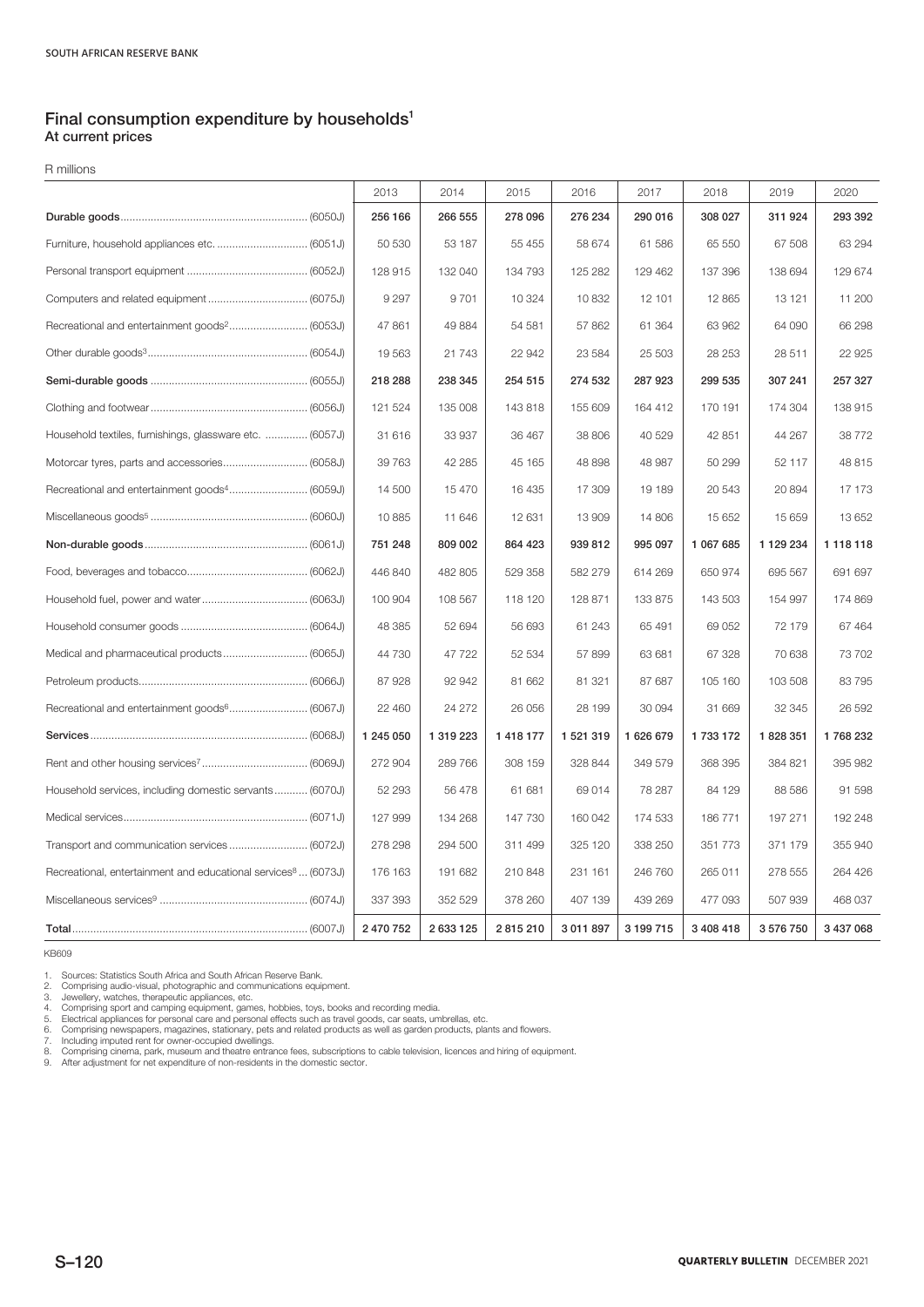#### **Final consumption expenditure by households1 At constant 2015 prices**

R millions

|                                                                           | 2013      | 2014      | 2015          | 2016      | 2017      | 2018      | 2019      | 2020      |
|---------------------------------------------------------------------------|-----------|-----------|---------------|-----------|-----------|-----------|-----------|-----------|
|                                                                           | 278 861   | 276 304   | 278 096       | 261 884   | 271 668   | 288 207   | 287 842   | 263 040   |
|                                                                           | 57 153    | 56 727    | 55 455        | 55 105    | 56 293    | 60 205    | 60 081    | 54 606    |
|                                                                           | 146 177   | 139 787   | 134 793       | 115 119   | 113 212   | 116 156   | 113 295   | 101 313   |
|                                                                           | 9 2 2 8   | 9655      | 10 324        | 10 515    | 12 982    | 14 451    | 14 504    | 11 848    |
| Recreational and entertainment goods <sup>2</sup> (6053Y)                 | 45 602    | 47 852    | 54 581        | 58 375    | 65 280    | 70 437    | 72 320    | 74 008    |
|                                                                           | 20 701    | 22 283    | 22 942        | 22 770    | 23 901    | 26 958    | 27 642    | 21 265    |
|                                                                           | 237 998   | 247 782   | 254 515       | 261 826   | 267 090   | 274 364   | 275 937   | 227 203   |
|                                                                           | 135 222   | 142 013   | 143818        | 147 936   | 151 361   | 153 973   | 154 453   | 122 040   |
| Household textiles, furnishings, glassware etc.  (6057Y)                  | 32 750    | 34 4 28   | 36 467        | 37 092    | 38 269    | 40 806    | 41 558    | 36 201    |
|                                                                           | 43 009    | 43 466    | 45 165        | 47 098    | 45 820    | 45 5 27   | 45 771    | 40 301    |
|                                                                           | 15 290    | 15 882    | 16 4 35       | 16 351    | 17729     | 19 228    | 19 387    | 15 7 21   |
|                                                                           | 11 727    | 11 994    | 12 631        | 13 349    | 13 909    | 14 8 30   | 14 768    | 12 940    |
|                                                                           | 835 729   | 841 892   | 864 423       | 872 321   | 869 021   | 887 581   | 899 173   | 858 028   |
|                                                                           | 506 887   | 510 501   | 529 358       | 534 029   | 530 547   | 540 963   | 556 809   | 529 913   |
|                                                                           | 117 176   | 117 238   | 118 120       | 118 266   | 115 825   | 116 401   | 114 547   | 119 566   |
|                                                                           | 53 392    | 55 321    | 56 693        | 58 297    | 59 524    | 61 883    | 63 437    | 59 778    |
| Medical and pharmaceutical products  (6065Y)                              | 49 350    | 50 382    | 52 534        | 55 177    | 57 068    | 58 239    | 58 776    | 59 230    |
|                                                                           | 84 106    | 83 104    | 81 662        | 80 234    | 80 049    | 83 800    | 80 169    | 69 669    |
| Recreational and entertainment goods <sup>6</sup> (6067Y)                 | 24 818    | 25 347    | 26 056        | 26 318    | 26 008    | 26 29 5   | 25 4 35   | 19872     |
|                                                                           | 1 383 459 | 1 389 773 | 1 4 1 8 1 7 7 | 1 438 395 | 1 475 235 | 1 502 212 | 1 520 609 | 1 441 725 |
|                                                                           | 301 302   | 304 504   | 308 159       | 312 548   | 315 702   | 318 980   | 322 578   | 324 873   |
| Household services, including domestic servants  (6070Y)                  | 58 111    | 59 477    | 61 681        | 65 493    | 70 602    | 72 104    | 72 394    | 71 903    |
|                                                                           | 145 683   | 143 259   | 147 730       | 150 941   | 154 736   | 156 551   | 157 033   | 145 494   |
| Transport and communication services (6072Y)                              | 298 107   | 304 276   | 311 499       | 316 751   | 321 088   | 322 396   | 325 106   | 311 003   |
| Recreational, entertainment and educational services <sup>8</sup> (6073Y) | 201 456   | 205 416   | 210 848       | 218 607   | 221 553   | 225 991   | 226 033   | 204 439   |
|                                                                           | 378 799   | 372 840   | 378 260       | 374 055   | 391 555   | 406 189   | 417 465   | 384 013   |
|                                                                           | 2 736 048 | 2 755 751 | 2815210       | 2 834 426 | 2883014   | 2 952 364 | 2 983 562 | 2789996   |

KB610

1. Sources: Statistics South Africa and South African Reserve Bank.<br>2. Comprising audio-visual, photographic and communications equipment.<br>3. Jewellery, watches, therapeutic appliances, etc.<br>4. Comprising sport and camping